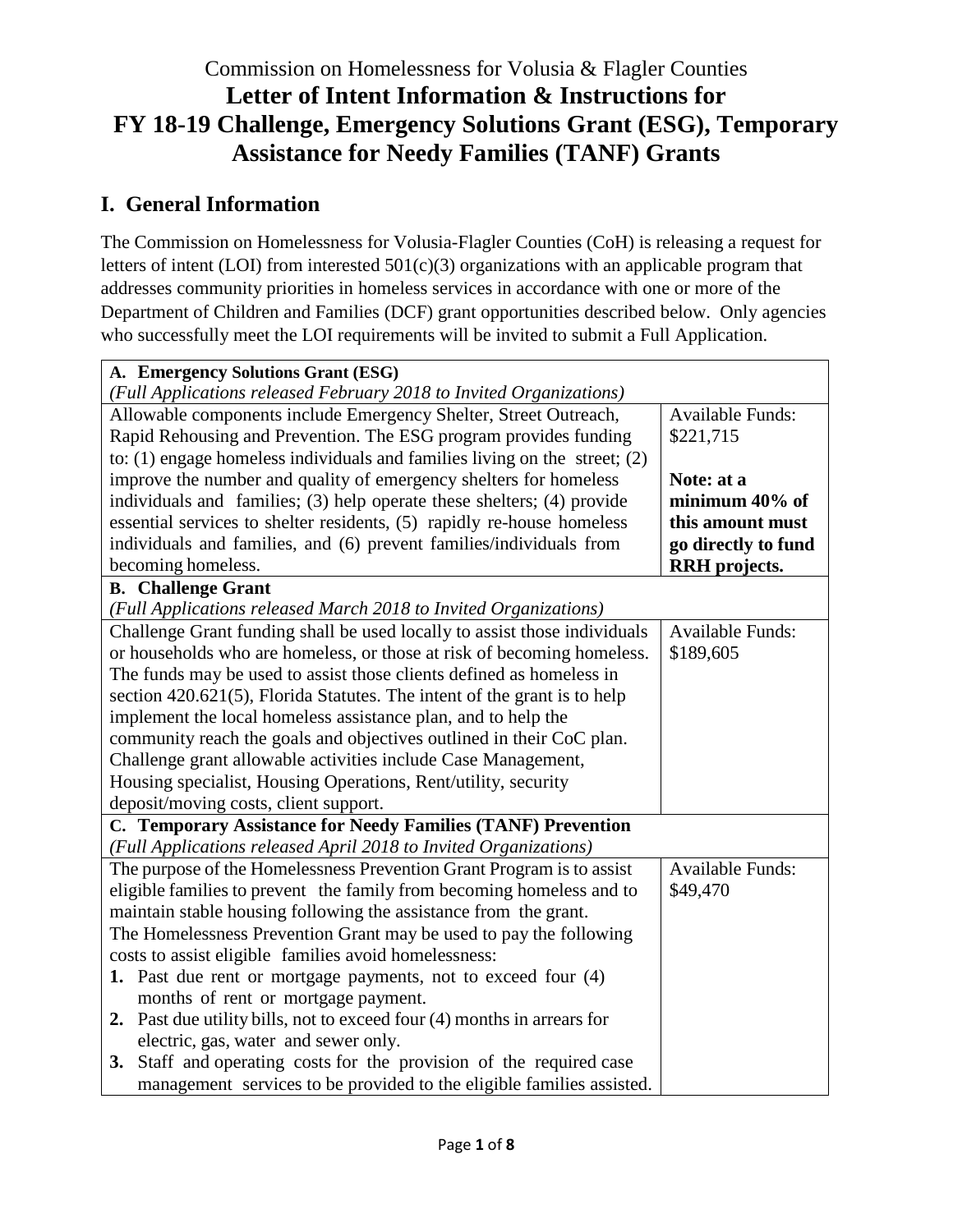The LOI will demonstrate general organizational viability, good financial standing, and alignment with the CoH priority areas. All applications will be reviewed by the CoH's Applications Committee and qualifying organizations will be invited to submit a full proposal for the associated grants.

- TANF in March 2018
- Challenge in March 2018
- ESG in April 2018

The DCF funding associated with these three grants is designed as the first step in a continuum of assistance that addresses homelessness and enables the homeless population to move steadily toward independent living. The Continuum of Care (CoC) model is based on the understanding that homelessness is not caused simply by a lack of shelter but is caused by a variety of underlying human and social conditions. Housing and Urban Development (HUD) believes the best approach for alleviating homelessness is to establish a community-based process that provides a comprehensive response to the diverse needs of homeless persons. The fundamental components of a CoC system are:

- **(1)** Outreach and assessment to identify a homeless person's needs;
- **(2)** Immediate (emergency) shelter as a safe, decent alternative to the streets;
- **(3)** Transitional housing with appropriate supportive services to help people achieve independent living; and
- **(4)** Permanent housing or permanent supportive housing for the disabled homeless.

| February 8, 2018         | Release Letter of Intent                                     |  |
|--------------------------|--------------------------------------------------------------|--|
| <b>February 19, 2018</b> | Letter of Intent due by 12:00 p.m.                           |  |
| February 21, 2018        | Full Applications released to invited organizations          |  |
| <b>March 7, 2018</b>     | TANF Full Applications due by 12:00 p.m.                     |  |
| March 8-12, 2018         | Application Committee review of TANF Applications            |  |
| <b>March 20, 2018</b>    | Challenge Grant Full Applications due by 12:00 p.m.          |  |
| March 22-27, 2018        | Application Committee review of Challenge Grant Applications |  |
| <b>April 25, 2018</b>    | ESG Full Applications due by 12:00 p.m.                      |  |
| April 26-May 2, 2018     | Application Committee review or ESG Applications             |  |

# **II. Timeline**

# **III. Eligibility Requirements**

To be invited to submit one or more Full Applications, each Organization must submit an LOI that demonstrates competency in five main areas: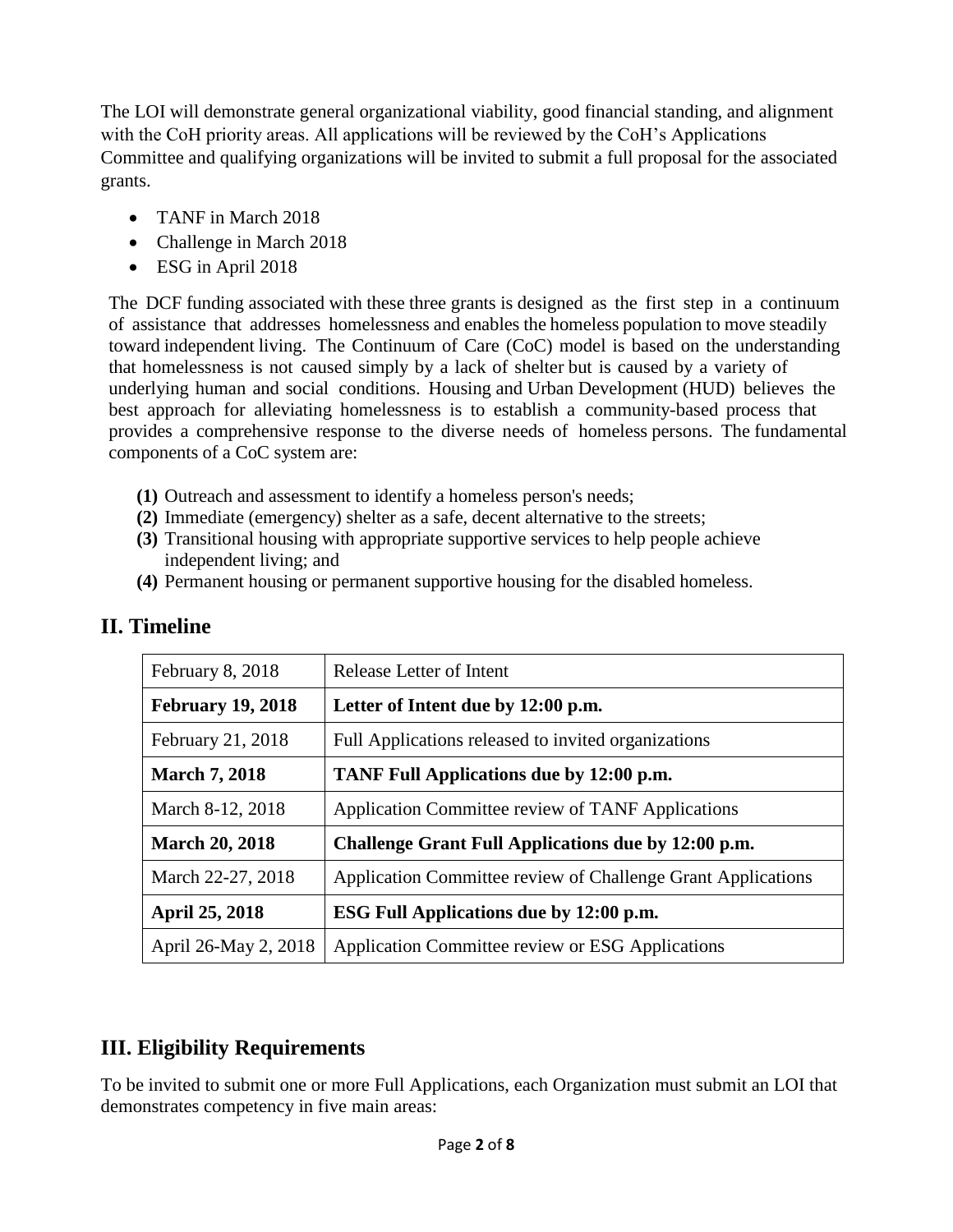- 1. Organization's ability and commitment to address community needs
- 2. Organization's alignment with the CoH priority areas
	- a) Chronic Homelessness
	- b) Unaccompanied Youth
	- c) Families and Children
	- d) Veterans
	- e) Homeless Pregnant Females
- 3. Organization's good financial standing
- 4. Organization's sound governance by a Board of Directors

## **A. Organizational Requirements**

At a minimum, each Organization's LOI must demonstrate sufficient organizational capacity to be invited to submit a Full Application. The required capacity will be demonstrated by the Organization's ability to certify or provide the following documentation:

- 1. Official documentation that the Organization is exempt from federal income tax under I.R.S Section 501(c)(3) of the Internal Revenue Code 1986.
- 2. Organization's most recent I.R.S. Form 990
- 3. Certification that the Organization is involved in providing program(s) and services that are health, education or human-service related and directly serve the Daytona Beach, Port Orange, Deltona and Flagler County service area residents. The agency must maintain a local office with regular office hours and telephone availability.
- 4. Certification that Organization has been providing Focus Area services locally (Volusia and Flagler Counties) since January 1, 2015.
- 5. Maintain a current registration with the Florida Secretary of State Office and Solicitation License with the Department of Agriculture.
- 6. Have an independent governing body who has the authority to decide policy and strategic direction with respect to the agency's programs, administration and finances, in accordance with the Organization's By-Laws, and who shall meet at least four times per year. Paid staff must not be a voting member of the Board.
- 7. Maintain a non-discrimination policy or plan that does not discriminate on the basis of race, cultural heritage, religion, gender, national origin, age, marital status, sexual orientation, veteran status or status as a qualified disabled or handicapped individual.
- 8. A recent financial report:
	- a) Organizations with operating revenue of \$200,000 or more provide their most recent fiscal year end CERTIFIED AUDIT
	- b) Organizations with operating revenue of \$199,999 or less provide their most recent fiscal year-end FINANCIAL REVIEW by an independent financial auditor
- 9. Complete Summary Agency Budget on required form for current fiscal year

# **B. Programs**

In addition to the Organization meeting the Criteria in Section A., the proposed program for which funding is sought shall meet the following criteria: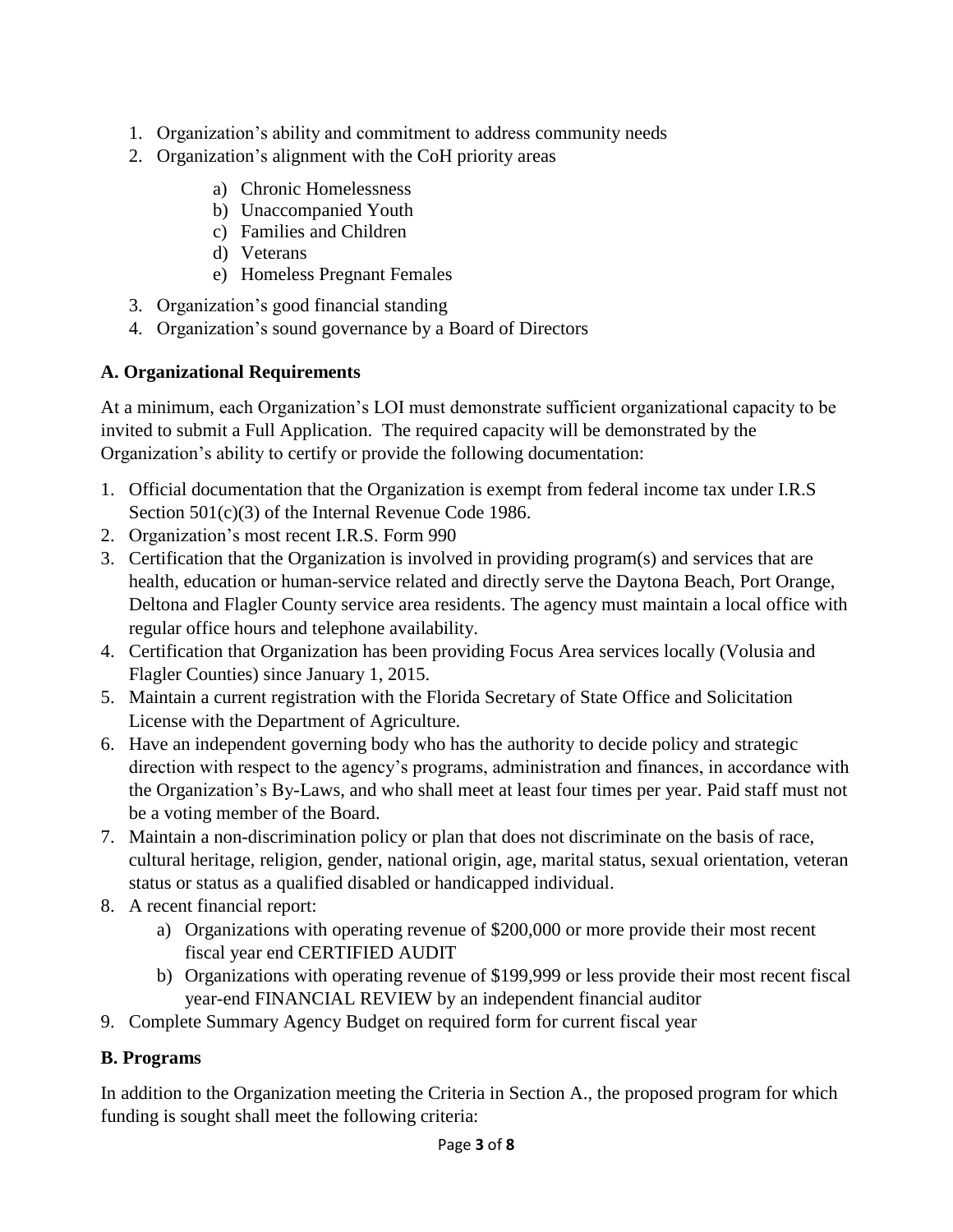- 1. Provide services in either Volusia or Flagler County. *(Note: ESG services are limited to Daytona Beach, Port Orange Deltona and Flagler County)*
- 2. Program(s) shall be able to demonstrate the ability to provide matching funds at 100% of the requested amount of the application.
- 3. The program(s) shall align with the 2017-22 CoH Strategic Plan Priority Areas.

# **IV. 2017-19 Focus and Program Components**

## **A. Emergency Solutions Grant**

#### **(1) Street Outreach**

Essential services to eligible participants provided on the street or in parks, abandoned buildings, bus stations, campgrounds, and in other such settings where unsheltered persons are staying. Staff salaries related to carrying out street outreach are also eligible. See 24 C.F.R. § 576.101 for complete list of eligible activities.

**Eligible Program Participants:** Unsheltered individuals and families who qualify as homeless under Category one (1) and Category four (4) of HUD's Definition of Homelessness.

#### **Allowable Activities:**

- *Engagement* Activities to locate, identify, and build relationships with unsheltered homeless persons for the purpose of providing immediate support, intervention, and connections with homeless assistance programs and/or social services and housing programs. Eligible costs include: initial assessment of need and eligibility; providing crisis counseling; addressing urgent physical needs; and actively connecting and providing information and referral. Eligible costs also include the cell phone costs of outreach workers during the performance of these activities.
- *Case Management* Assessing housing and service needs and coordinating the delivery of individualized services. Eligible costs include: using a Continuum of Care centralized or coordinated assessment system; initial evaluation including verifying and documenting eligibility; counseling; helping to obtain Federal, State and local benefits; providing information and referral to other providers; and developing an individualized housing/service plan.
- *Emergency Health Services* Outpatient treatment of urgent medical conditions by licensed medical professionals; and providing medication and follow-up services.
- *Emergency Mental Health Services* Outpatient treatment of urgent mental health conditions by licensed professionals; medication costs; and follow up services.
- *Transportation* Travel by outreach workers or other service providers during the provision of eligible outreach activities; costs of transportation of clients to emergency shelters or other service providers; and costs of public transportation for clients.
- *Services to Special Populations* Essential Services that have been tailored to address the needs of **unaccompanied homeless youth, victims of domestic violence and related crimes/threats, or people living with HIV/AIDS** who are literally homeless.

## **(2) Emergency Shelter:**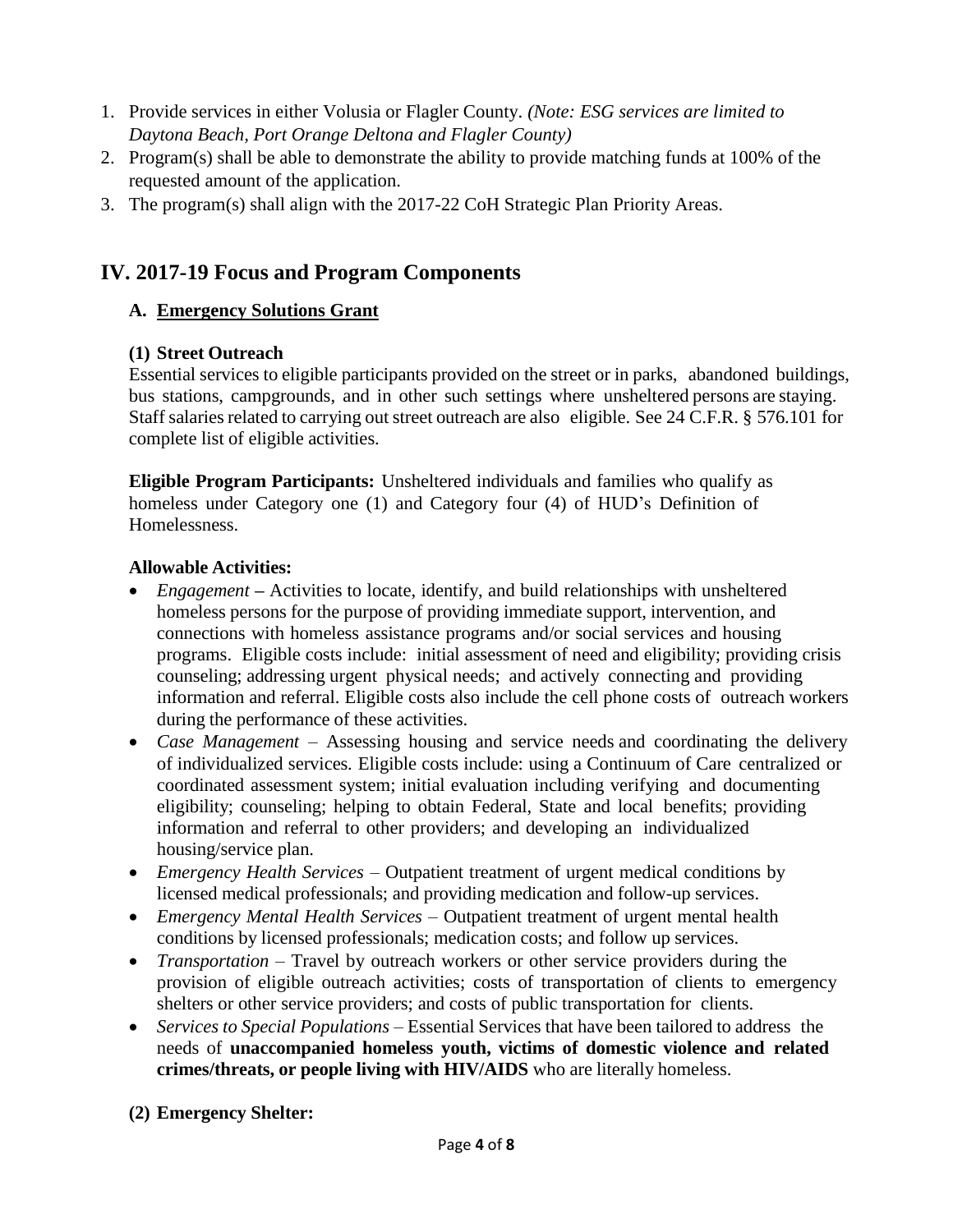Rehabilitation of an existing shelter or conversion of a building for the purposes of providing emergency shelter, essential services and operational expenses. See 24 C.F.R. § 576.102 for complete list of eligible activities.

**Eligible Participants**: Individuals and families who qualify as homeless under Categories one (1) through four (4) of HUD's Definition of Homelessness.

#### **Allowable Activities:**

- *Renovation, major rehabilitation or conversion*  Renovation means rehabilitation that involves costs of 75% or less of the value of the building before renovation. Major rehabilitation means rehabilitation that involves costs in excess of 75% of the value of the building before rehabilitation. Conversion means a change in the use of the building to an emergency shelter for the homeless, where the cost of conversion exceeds 75% of the value of the building after conversion.
- *Essential Services*
- *Renovation (includes major rehab and conversion)*
- *Shelter Operations*
- *Assistance required under URA*
	- a. *Assistance required under the Uniform Relocation Assistance and Real Property Acquisition Policies Act of 1970 (URA).* Eligible costs are the costs of providing URA assistance under §576.408, including relocation payments and other assistance to persons displaced by a project assisted with ESG funds. Persons that receive URA assistance are not considered "program participants" for the purposes of this part, and relocation payments and other URA assistance are not considered "rental assistance" or "housing relocation and stabilization services" for the purposes of this part.

#### **(3) Prevention Activities:**

Activities related to preventing persons from becoming homeless and to assist participants in regaining stability in their current or other permanent housing. See 24 C.F.R. §576.103, 105, and 106 for complete list of eligible activities.

**Eligible Participants:** Extremely low-income individuals and families with household incomes of at or below 30% of Area Median Income who qualify as homeless under Categories 2, 3 and 4 of HUD's Definition of Homelessness or any category of HUD's Definition of "At Risk of Homelessness".

#### **(4) Rapid Re-Housing Activities**:

Activities related to help a homeless individual or family to move into permanent housing. See 24 C.F.R. §576.104, 105, and 106 for complete list of eligible activities.

**Eligible Participants:** Individuals and families who meet the definition of "homeless" who live in an emergency shelter or other place described in the definition provided by HUD.

*Prohibition against involuntary family separation.* The age, of a child under age 18 must not be used as a basis for denying any family's admission to an emergency shelter that uses Emergency Solutions Grant (ESG) funding or services and provides shelter to families with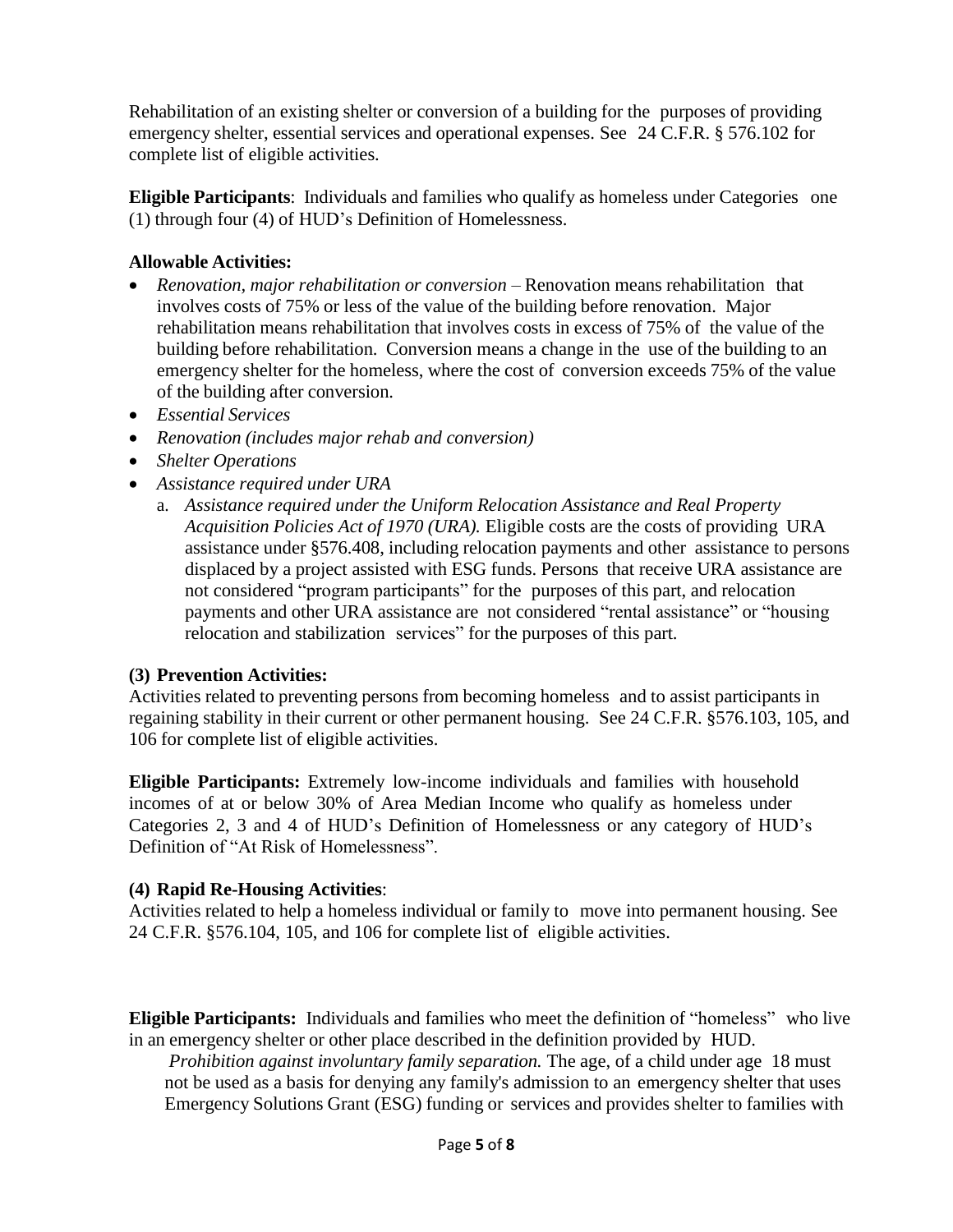children under age 18.

## **Allowable Activities for Prevention and Rapid Re-Housing:**

- *Financial Assistance* Rental application fee (excludes pet deposit); moving costs; security deposit for rental or utility; payment of rental arrears up to six months; and short-term (up to 3 months) or medium-term (up to 9 months) rental and/or utility assistance. Short and Medium-Term Rental Assistance Requirements and Restrictions
	- i. Compliance with FMR (Fair Market Rents) and Rent Reasonableness;
	- ii. For purposes of calculating rent, the rent must equal the sum of the total rent, any fees required for rental (excluding late fees and pet deposits), and, if the tenant pays separately for utilities (excluding telephone) the monthly allowance for utilities as established by the public housing authority for the area in which the housing is located;
	- iii. Compliance with minimum habitability standards;
	- iv. Tenant based rental assistance means that participants select a housing unit in which to live and receive rental assistance. Project based rental assistance means that grantees identify permanent housing units that meet ESG requirements and enter into a rental assistance agreement with the owner to reserve the unit and subsidize itso that eligible program participants have access to the unit;
	- v. A standard and legal lease must be in place;
	- vi. No rental assistance can be provided to a household receiving assistance from another public source for the same time period (with the exception of rental arrears); and
	- vii. Participants must meet with a case manager at least monthly for the duration of the assistance (participants who are victims of domestic violence are exempt if meeting would increase the risk of danger to client).
	- viii. The Grantee must develop an individualized plan to help the program participant remain in permanent housing after the ESG assistance ends.
- *Housing Relocation and Stabilization Services* Housing search and placement; assessment of housing barriers and needs; landlord mediation; legal services resolving landlord/tenant matters; assistance with submitting rental applications and leases; assessment of housing for habitability, lead-based paint and rent reasonableness; case management; HMIS data collection and submission; credit repair counseling; budget classes; and monitoring and re-evaluating program participants.

## **B. Challenge Grant**

## **1. Program Need:**

Challenge Grant funding shall be used locally to assist those individuals or households who are homeless, or those at risk of becoming homeless. The funds may be used to assist those clients with an Annual Median Income (AMI) of up to fifty percent (50%). The intent of the grant is to help to implement the local homeless assistance plan, and to help the community reach the goals and objectives outlined in the CoC plan.

## **2. Allowable uses:**

Case Management

- Salaries, fringe and health insurance.
- To implement SSI/SSDI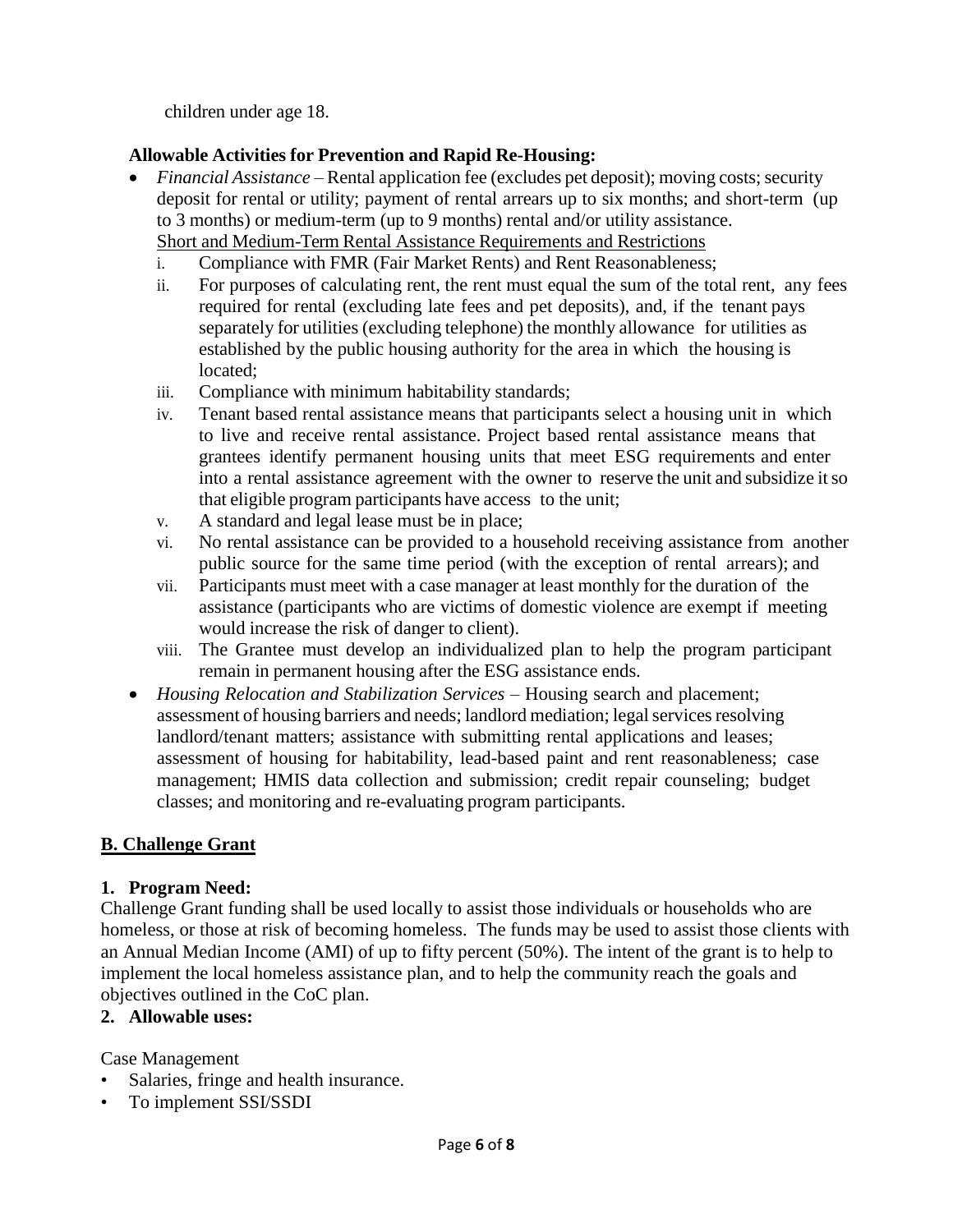- Outreach,
- Recovery (SOAR)
- To support existing case management for transitional housing

New / Existing Housing Specialist

- Salaries, fringe and health insurance.
- Assist homeless families on the street or in Emergency Shelter/Transitional housing to locate affordable housing

Housing Facilities Operations

- Fund insurance, utilities, telephone/cable, pest control, grounds and building maintenance costs
- For new and existing family emergency shelter beds
- Existing transitional housing beds

Rent/utility, Security Deposits and Moving Costs

• To fund expenses for chronically homeless/homeless families and individuals to move from the street, emergency shelter and transitional housing programs to permanent housing

Client Support

• To assist homeless individuals and families on the street and in emergency shelter and transitional housing programs moving to permanent housing with expenses including child care, cribs, transportation, food/meals, clothing, uniforms, emergency medical, vision, and dental, education, furniture, bedding, linens, mattress covers, kitchen items and supplies, and pest control.

## **C. TANF Grant**

The purpose of the Homelessness Prevention Grant Program is to assist eligible families to prevent the family from becoming homeless and to maintain stable housing following the assistance from the grant. The Homelessness Prevention Grant may be used to pay the following costs to assist eligible families avoid homelessness:

- a) Past due rent or mortgage payments, not to exceed four (4) months of rent or mortgage payment.
- b) Past due utility bills, not to exceed four (4) months in arrears for electric, gas, water and sewer only.
- c) Staff and operating costs for the provision of the required case management services to be provided to the eligible families assisted.

The amount allocated to the CoC for the TANF Grant competition that can be applied for by local non-for profits is \$49,470.

#### **Please see Department of Children and Family services (DCF) Grant solicitation for 2016 for full grant parameters**